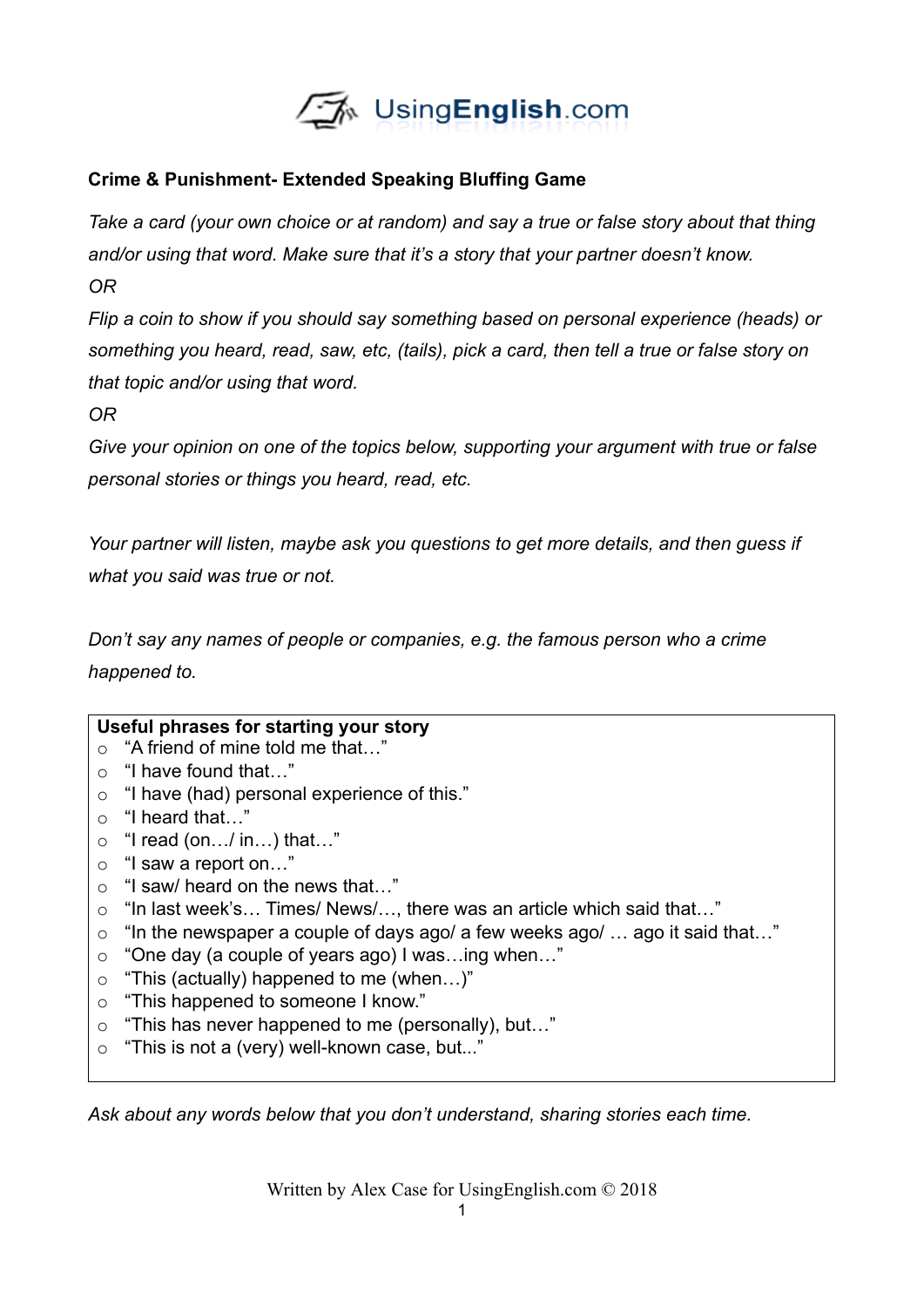

*Look at all the words below and label them with C for crime or P for prevention/ punishment.*

*Test each other on the vocabulary by reading out something and seeing if your partner can say if it is crime or punishment.*

*Choose crime or punishment and help your partner brainstorm suitable vocabulary.*

*Draw a mind map and put categories, sub-categories and examples of crimes and punishments, first of all without looking at the cards below.*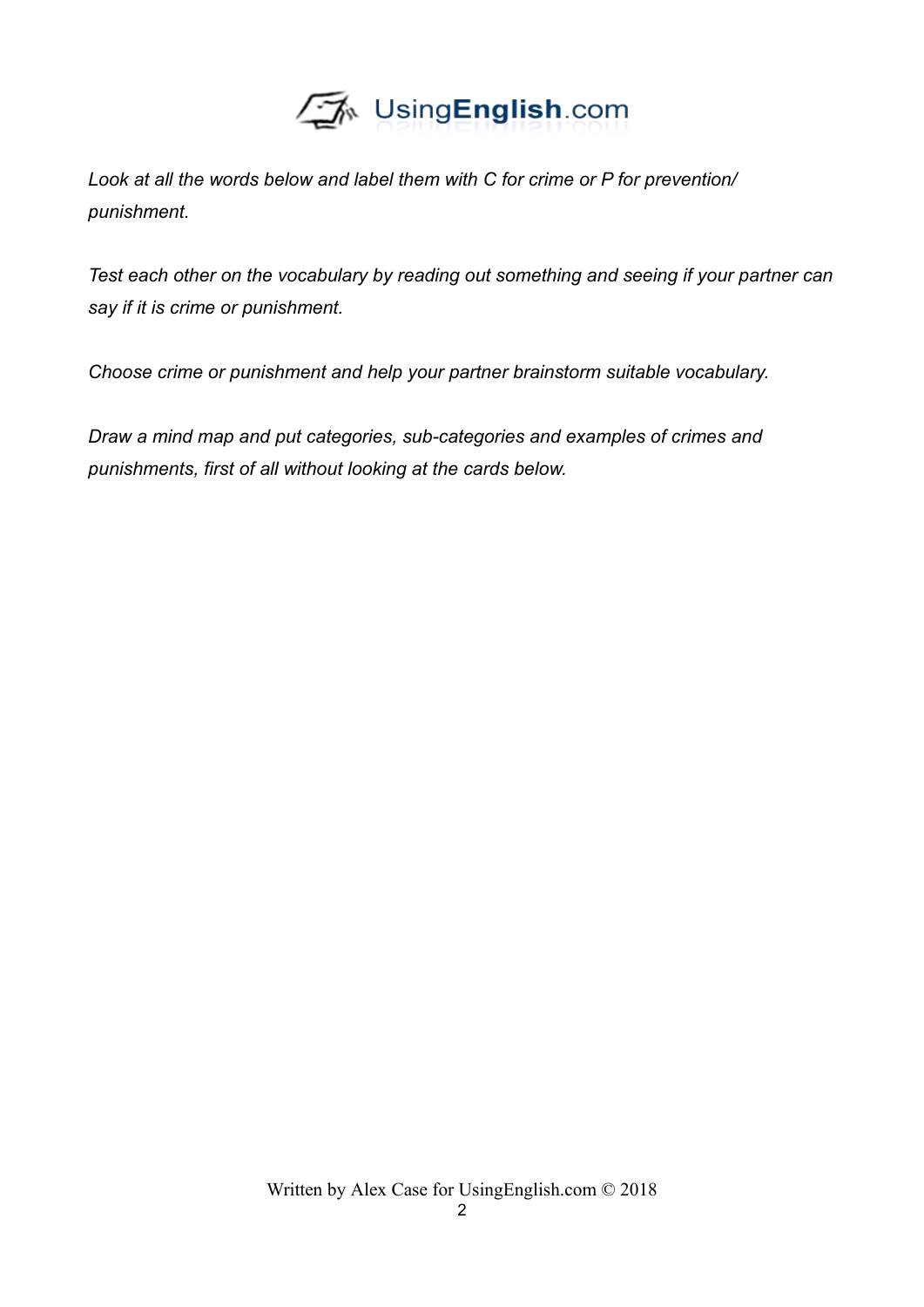

| <b>Cards</b>                           |                                       |                                                  |  |  |
|----------------------------------------|---------------------------------------|--------------------------------------------------|--|--|
| (burglar/car/personal)<br>alarm        | (false/ under) arrest                 | arson                                            |  |  |
| assault/ GBH                           | bag snatching                         | blackmail/extortion                              |  |  |
| whistle blower/ tip off                | breathalyser                          | bribe/ bribery                                   |  |  |
| (online/ workplace) bullying           | burglary                              | (CCTV/ security) camera                          |  |  |
| cane/ caning                           | car thief/ car theft                  | carjacking                                       |  |  |
| (police/ prison) cell                  | community service                     | (police/ political) corruption                   |  |  |
| (permanent) criminal record<br>(check) | dangerous driving                     | (guard) dog                                      |  |  |
| drunk driving                          | (on the spot) fine                    | fake/ forge/ forgery/<br>forged                  |  |  |
| (credit card) fraud                    | (street/ motorcycle) gang<br>(member) | (Japanese/ Sicilian/<br>Chinese) gangster/ mafia |  |  |
| graffiti                               | groping                               | hack/hacker/hacking                              |  |  |
| handcuffs                              | heist                                 | hijack/ hijacking                                |  |  |
| hit and run                            | (online) identify theft               | immobiliser                                      |  |  |

## Written by Alex Case for UsingEnglish.com © 2018